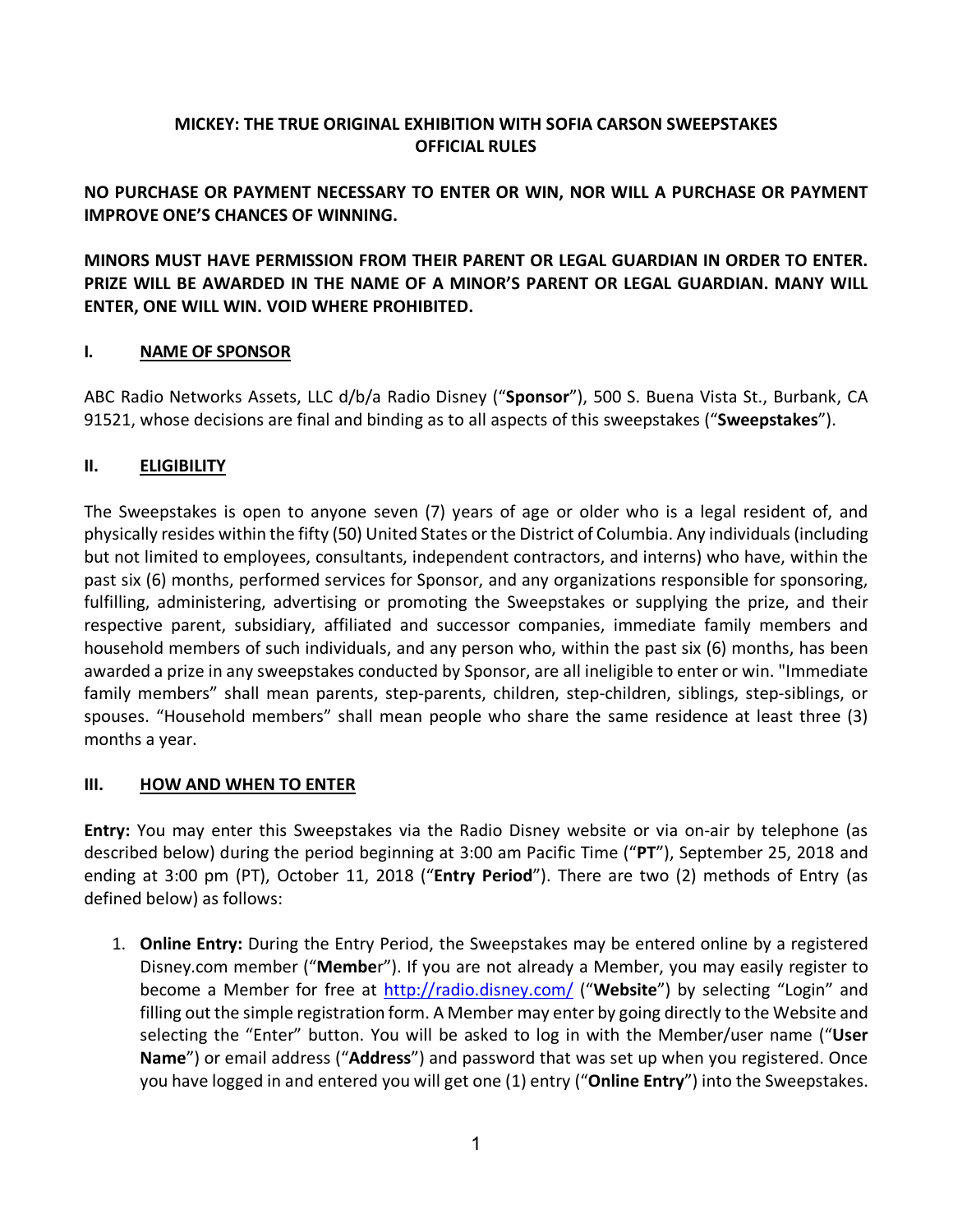Normal internet access and usage charges imposed by your on-line service will apply. Sponsor's computer is the official time-keeping device for the Sweepstakes. It is your sole responsibility to notify the Sponsor if you or, if you are a minor your parent or legal guardian ("**Parent**"), changes your/their Address. To do so, go to https://disneyprivacycenter.com/communication-choices/, log into your account (from your computer only) with your User name/Address and password, click on "Modify" and follow the instructions on how to change the Address.

2. **On-air Entry:** During the Entry Period, pursuant to official contest rules located on the Website ("**Radio Rules**"), Radio Disney will periodically conduct games of skill ("**Contests**") in which the winning contestants ("**Contest Winners**") are chosen via games that the on-air talent plays with listeners that call in. A contestant must accomplish the following elements to become a Contest Winner: **[a]** call in on the **1-877-870-5678** toll free line ("**Phone**"); **[b]** receive an invitation to participate in a Contest on the Phone; **[c]** elicit a correct answer on the Phone and; **[d]** win a Contest prize. All Contest prizes and Contest Winners will be announced on-air. Each Call-In Contest Winner will automatically receive one hundred (100) entries ("**On-air Super Entry**") in his/her name into this Sweepstakes. Only calls to the Phone can win. Sponsor is not responsible for inability of caller to complete call within specified time, whether due to busy lines, disconnections, telephone malfunctions or other circumstances. From time to time, Radio Disney will broadcast summaries of the Radio Rules and announce that copies of the Radio Rules are available by writing to: Radio Disney Rules, at 500 S. Buena Vista St., Burbank, CA 91521, or via the Website.

"Entry" and "Entries" shall mean and refer to each Online Entry and On-air Super Entry. Entries remain the property of the Sponsor and will not be returned. All Entries must be received or credited by 3:00 P.M., October 11, 2018

Regardless of method of Entry and whether a person has more than one (1) Address/telephone number or more than one (1) person use the same Address/telephone number, only one (1) Online Entry per entrant per Day is permitted (a maximum of twenty (20) Online Entries, per entrant during the Entry Period); and only one (1) On-air Super Entry (equal to 100 entries) per entrant is permitted (a maximum of one (1) On-air Super Entries per entrant during the Entry Period).

Mass Entries or Entries generated by a script, macro or use of automated methods will be disqualified. Sponsor is not responsible for late, lost or inaccurate Entries, or failed, partial or garbled computer transmissions or text messages, or for technical failures of any kind, including but not limited to electronic malfunction or damage of any network, hardware or software. No responsibility is assumed for: any error (human or otherwise), omission, interruption, deletion, defect, delay in operation or transmission, communications line failure, theft or destruction or unauthorized access to, or alteration of, Entries; or any problems or technical malfunctions of any telephone network or lines, computer online systems, servers, providers, computer equipment, or software; or failure of any e-mail or electronic Entry to be received on account of technical problems or traffic congestion on the internet or at any website, or any combination thereof, including any injury or damage to entrant's or any other person's computer related to or resulting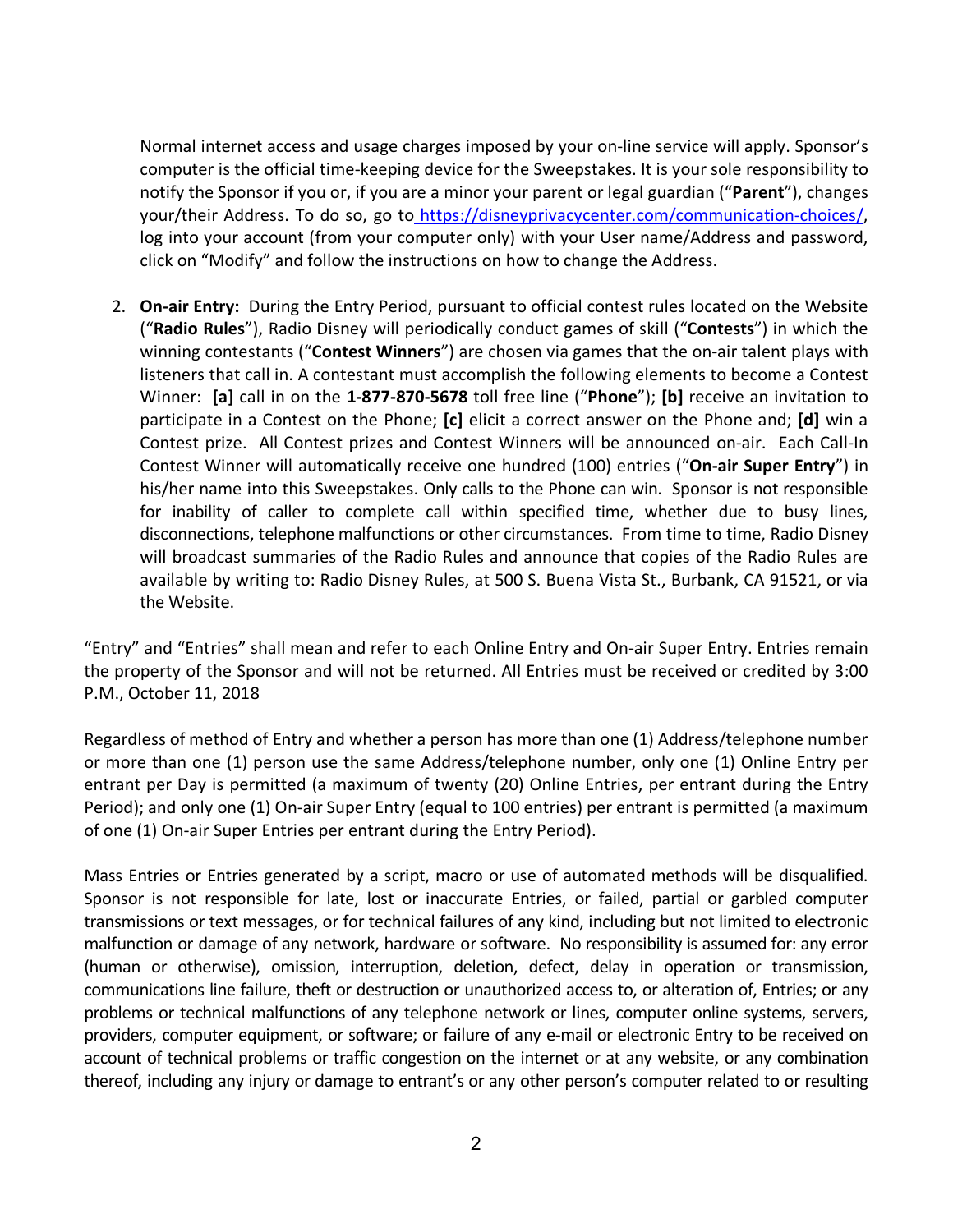from participation in or downloading any materials from this Sweepstakes. In the event of a dispute over an Online Entry, prize will be awarded to the owner of the Address, not the name on the Entry form.

# **IV. PRIZE**

**One (1) prize:** The winner ("Winner") will win a prize consisting of the following:

A three (3) day / two (2) night trip for up to four (4) people (Winner and up to three (3) guests) ("**Group**") to attend *Mickey: The True Original Exhibition* ("Exhibit") in New York City ("City"), and a chance to meet Sofia Carson ("Artist").

Prize consists of the following elements ("Prize"): [a] room accommodations consisting of one (1) standard room (quadruple occupancy) for up to two (2) nights at a hotel selected by Sponsor in its sole discretion ("Hotel"); [b] an opportunity to meet Artist ("Meeting") subject to limitations as set forth below; [c] up to four (4) Exhibit tickets; and [d] if the Winner resides more than two-hundred and fifty (250) miles from the City: (i) round-trip coach air transportation for the Group between a major U.S. gateway airport near the Winner's residence and a City area airport ("Destination") as selected by Sponsor in its sole discretion, (ii) round-trip car service transfers for the Group between the Destination and Hotel, as determined by Sponsor in its sole discretion, and (iii), round trip ground transportation between the Hotel and the location of the Exhibit and Store as selected by Sponsor in its sole discretion. The foregoing air travel and ground transportation shall be collectively referred to herein as "Trip." There are no other prizes available to be won.

### **Group must travel on the same itinerary and must travel on Sponsor selected dates by February 9, 2019.**

If Winner is unable to travel during the dates designated by Sponsor, the Prize will be forfeited in its entirety and an alternate Winner will be selected from among all eligible entries received during the Entry Period, time permitting. All elements of the Prize are determined at the sole discretion of the Sponsor, including, but not limited to, Meeting, Exhibit, and Trip if applicable. Sponsor makes no representation as to the participation of the Artist in the Meeting portion of the Prize. Meeting has no cash value and is subject to talent availability and professional commitments. Group will meet with Artist for a period of up to three (3) minutes, at a time and location to be determined by Sponsor in its sole discretion, with Sponsor's and/or Artist's representative(s) also being present during the Meeting. If Meeting is less than three (3) minutes, Sponsor's liability shall be limited to awarding the remaining elements of the Prize to Winner. In the event the Winner is able to travel on the scheduled travel dates, but Meeting or Exhibit portions of the Prize do not or cannot take place as scheduled or at all, for reasons including, but not limited to, scheduling conflicts, cancellations, postponement, location changes, an event of force majeure, or for any other reason, then Sponsor reserves the right to award the remainder of the Prize with no further obligation to the Winner. Group must follow all instructions of Sponsor related to the Prize and/or Trip. Should Group fail to adhere to any such instructions or engage in unruly, obnoxious, illegal, threatening, or otherwise inappropriate behavior (as determined by Sponsor in its sole discretion), Sponsor reserves the right, without further notice or warning, to terminate the Prize and/or Trip or other applicable experience early, in whole or in part, and send Group home and/or take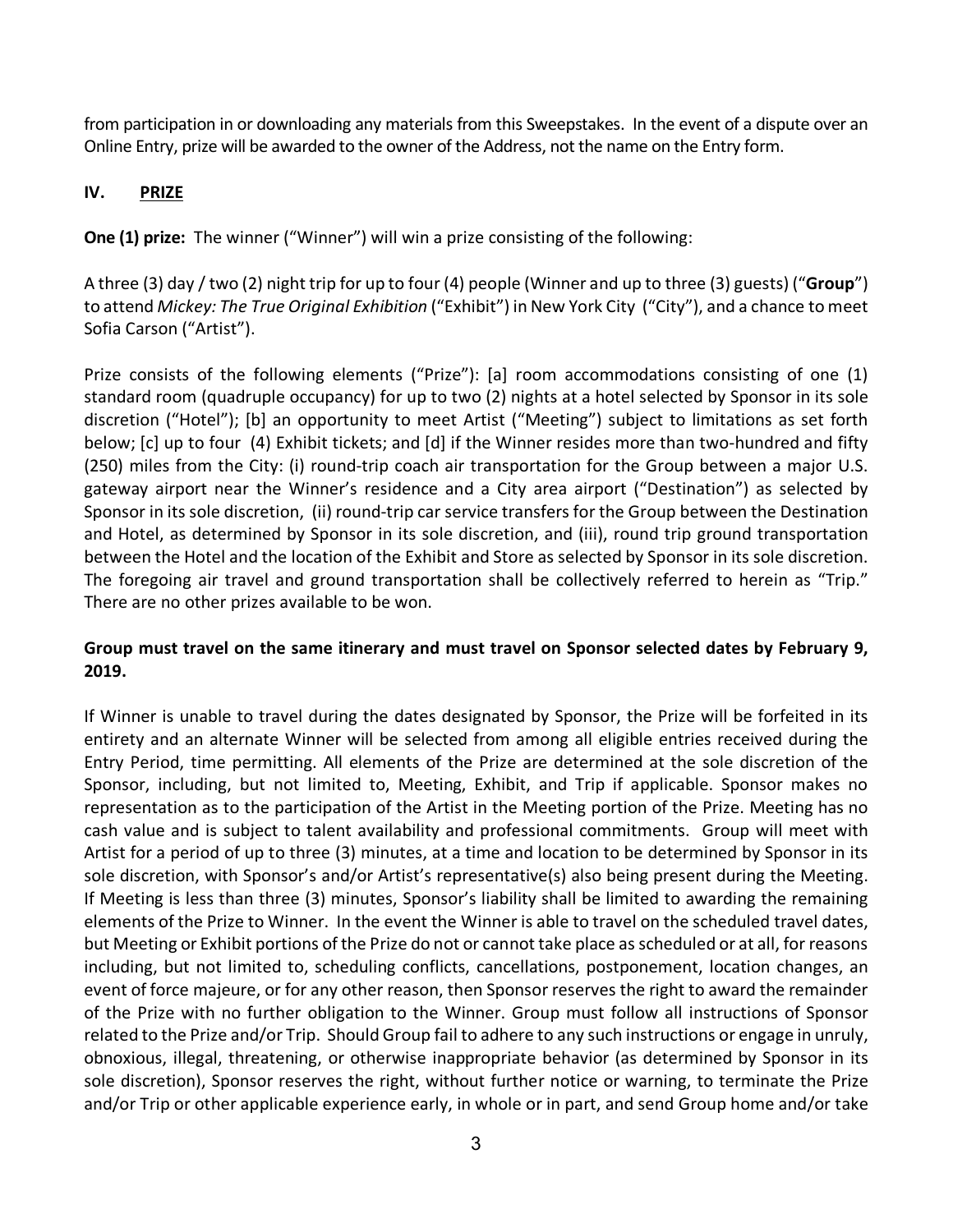other actions as Sponsor deems appropriate in its sole discretion without any liability or other obligation to Group. Date and location of Exhibit are subject to change. Exhibit portion of the Prize is subject to, and Sponsor is not responsible for, terms and conditions for exhibition admittance, changes to production schedule, production exigencies or delays, postponements or cancellation. Group must comply with the Exhibit's rules and regulations at all times. Failure to do so may result in forfeiture of the Prize. Prize is subject to availability. All expenses not specifically mentioned herein are not included and are solely the Winner's responsibility, including but not limited to: meals, alcoholic beverages, fax, gratuities and tips, insurance, baggage fees, laundry service, merchandise, parking, room service, service charges, incidental charges, souvenirs and telephone calls. Airline carrier and hotel regulations and conditions apply, and Entities will not be liable for any expenses incurred as a consequence of flight cancellation/delay. Travel and lodging are subject to availability, certain restrictions, blackout dates and Sponsor's approval. If Winner is a minor (as defined by his/her state of primary residence), Winner must be accompanied by his/her Parent as a member of the Group, and if a guest of Winner is a minor (as defined by his/her state of primary residence), such guest must be accompanied by his/her Parent as a member of the Group. All members of the Group will be required to execute and return a "Release of Liability" prior to ticketing. Members of the Group are solely responsible for obtaining any and all necessary travel documents (passports, valid photo I.D., credit card, etc.) before departure. Approximate retail value of the Prize ("ARV"): \$4,000.00, which will vary depending upon points of departure and seasonal fluctuation of lodge rates and airfares. If the actual value of the Prize is less than the stated ARV, the difference will not be awarded. Prize is not redeemable for cash or transferable. Sponsor reserves the right, at its sole discretion, to substitute the Prize (or elements thereof) with one of comparable or greater value. The Prize cannot be used in conjunction with any other promotion or offer. Prize elements may not be separated. Any damaged, lost or stolen tickets, will not be replaced. Winner will not receive compensation from Sponsor for Prize elements, including, but not limited to, Exhibit tickets or Trip that the Winner is unable to use for any reason, and such unused portion of the Prize will be forfeited. If Winner chooses to bring less than the allotted number of guests, the Prize will be awarded in increments suitable for the actual number of participants with no substitute prize or compensation provided to the Winner. Winner may not charge any guest for participating in the Prize. Prize is awarded "as is" with no warranty or guarantee, expressed or implied, being provided by Sponsor. In the event there is a discrepancy or inconsistency between disclosures or other statements contained in any Sweepstakes promotional materials and the terms and conditions of these Rules, these Rules shall prevail and govern.

#### **V. HOW AND WHEN SWEEPSTAKES WINNER WILL BE SELECTED AND NOTIFIED**

On or about October 12, 2018, one (1) potential sweepstakes winner ("**Sweepstakes Winner**") will be selected at random from all eligible Entries received. Sweepstakes Winner must meet all eligibility requirements. The potential Sweepstakes Winner will be notified by phone or email on or about October 12, 2018; and will receive an affidavit of eligibility/compliance with Rules, publicity/liability release and indemnification ("**Release**") via mail within two (2) days after successful notification. All legal responsibilities of a minor (as defined by state or province of primary residence) entrant under the Rules will be assumed by a Parent; and the prize will be awarded to the Parent for the benefit of the minor (as defined by state or province of primary residence) Sweepstakes Winner. At the sole discretion of the Sponsor, disqualification, forfeiture and the selection of an alternate Sweepstakes Winner may result from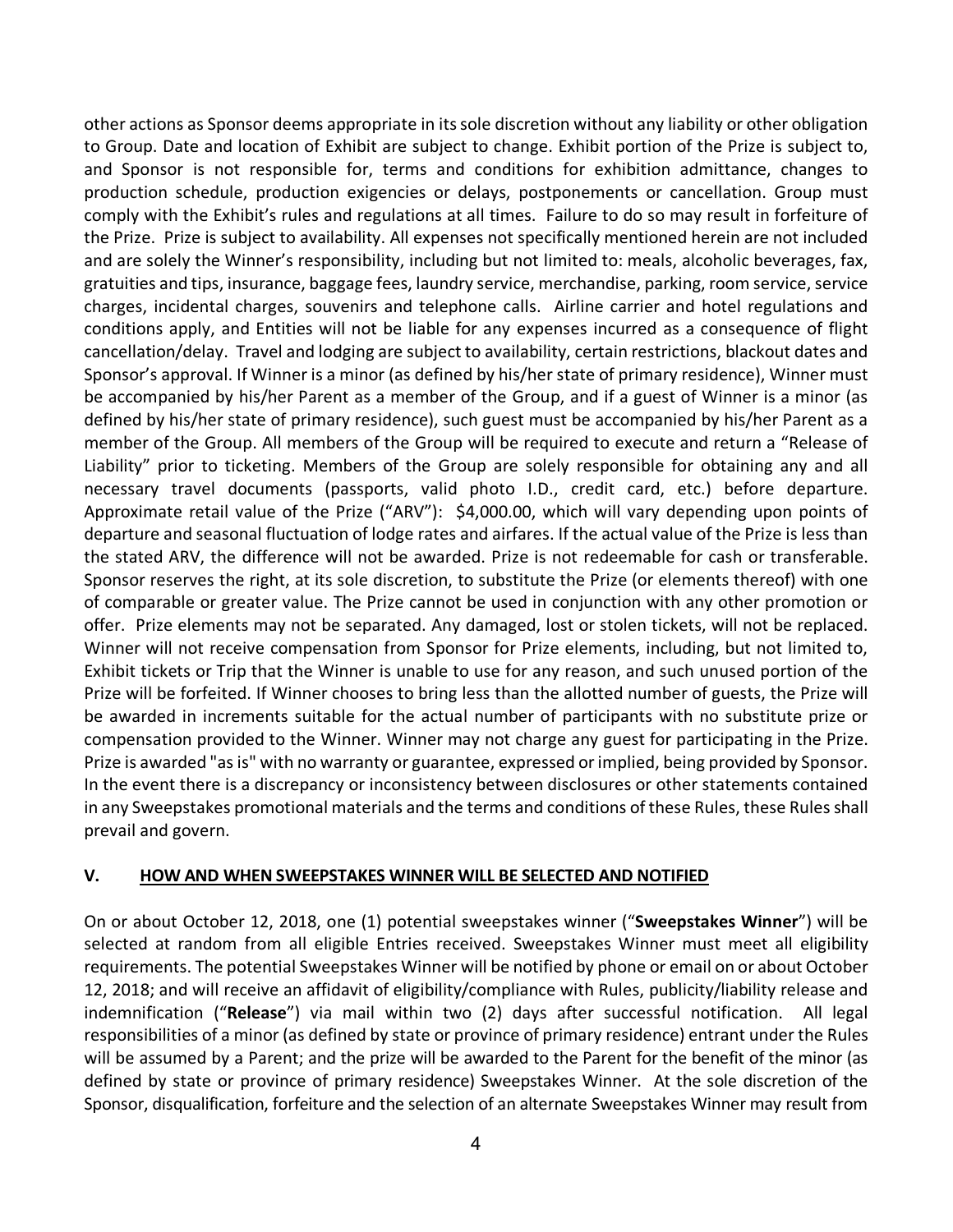any of the following: **[a]** potential Sweepstakes Winner's failure to respond to phone notification within forty-eight (48) hours after its transmission **[b]** potential Sweepstakes Winner's failure to provide Sponsor with satisfactory proof of age, identity and residency; **[c]** potential Sweepstakes Winner's failure to execute and return the Release within ten (10) days after it is received; **[d]** potential Sweepstakes Winner's failure to validly claim the prize by October 22, 2018 ; **[e]** potential Sweepstakes Winner's failure to be available to make the trip during Sponsor designated dates, and **[f]** any other non-compliance with these Rules. In the event of prize forfeiture, the Sponsor may, in its sole discretion, award or not award the forfeited prize to an alternate Sweepstakes Winner, time permitting. The Prize will be awarded, provided it is validly claimed by October 22, 2018 after which Sponsor will make reasonable efforts to select an alternate Winner, time permitting.

**Odds of winning depend on the total number of eligible Entries received.** Many will enter; only one (1) will win. Federal, state, provincial and local taxes are the sole responsibility of the Sweepstakes Winner (or their Parent if Sweepstakes Winner is a minor as defined by the state or province of primary residence), who, if an American, must provide a validly completed IRS Form W-9 and the total value of the prize will be reported on an IRS Form 1099. If Sweepstakes Winner (or their Parent if Sweepstakes Winner is a minor as defined by the state or province of primary residence) is not a resident of California he/she will be subject to California nonresident tax withholding at a rate of 7%. Sponsor is not responsible for any circumstances that make it impractical or impossible to fulfill all elements of the prize; Sponsor's only obligation will be to provide the remaining elements, if any, of the prize.

### **VI. RELEASES**

By entering this Sweepstakes and/or accepting any prize, entrants agree that: **[a]** you will be bound by these Rules and the decisions of the Sponsor, which shall be final in all respects; **[b]** you release and hold harmless the Sponsor, each of their respective parent, subsidiary, affiliated and successor companies, advertising and promotion agencies and prize suppliers, and each of their respective officers, directors, agents, representatives and employees (collectively, the "**Released Parties**") from any and all liability for claims, injuries, losses or damages of any kind, including without limitation, death and bodily injury, resulting, in whole or in part, directly or indirectly, from the awarding, delivery, acceptance, use, misuse, possession, loss or misdirection of the prize; participation in the Sweepstakes or any Sweepstakesrelated activity or travel or from any interaction with, or downloading of, computer Sweepstakes information; **[c]** the Released Parties do not make any representation, warranty or guarantee, express or implied, relating to the Sweepstakes or the prize; **[d]** Sweepstakes Winner's acceptance of a prize constitutes the grant to Sponsor and assigns of an unconditional right to use your name, voice, likeness, photograph, biographical and prize information, city and state of residence and Entry materials ("**Likeness**") for programming, publicity, advertising or promotional purposes, in any and all media now known or hereafter created or conceived, worldwide in perpetuity, without further compensation unless prohibited by law (Sponsor is not obligated to use any of the above mentioned information or materials, but may do so and may edit such information or materials, at Sponsor's sole discretion); **[e]** Sweepstakes Winner's acceptance of prize constitutes the grant to Sponsor and assigns to discuss Likeness in programs, and Sweepstakes Winner acknowledges that such discussion may include statements or opinions by the program talent or others about the Likeness and that those statements and opinions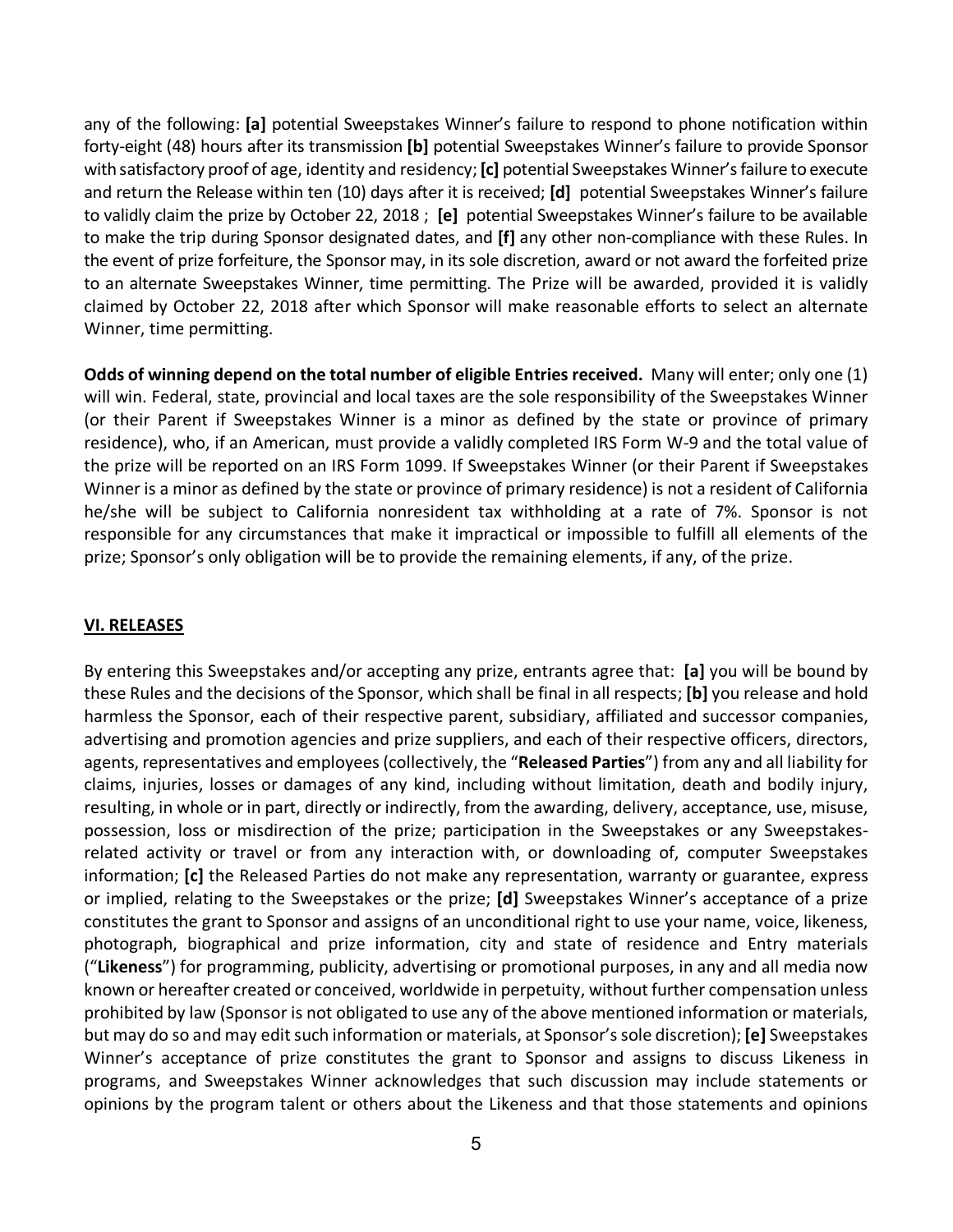may be considered surprising, humiliating, embarrassing, derogatory, defamatory or otherwise offensive or injurious to them and agrees to release and hold harmless the Released Parties from any actions, claims, injury, loss or damage allegedly caused, directly or indirectly, by any such statements or opinions that may be made regarding the Likeness; **[f]** if for any reason the Sweepstakes is not capable of running as planned, including but not limited to, infection by computer virus, bugs tampering, unauthorized human or other intervention, fraud, technical failures, Acts of God, acts or regulations of any governmental or supra-national authority, war, national emergency, accident, fire, riot, strikes, lockouts, industrial disputes, acts of terrorism or other matters beyond the Sponsor's reasonable control, corrupt, affect, prevent or impair the administration, security, fairness, integrity or proper conduct of the Sweepstakes, so that it cannot be conducted as originally planned, Sponsor reserves the right, in its sole discretion, to disqualify any individual who tampers with the Entry process, to modify the Rules or to cancel, modify, terminate or suspend the Sweepstakes; and in such event, to determine the Sweepstakes Winner using all non-suspect eligible Entries received up to time of cancellation or by such method as Sponsor in its sole discretion shall consider equitable; **[g]** the Released Parties are not responsible for typographical or other errors in the offer or administration of this Sweepstakes, including but not limited to: human error, errors in the advertising, Rules, selection and announcement of the Sweepstakes Winner and distribution of the prizes; **[h]** any portion of the prize not accepted or used by the Sweepstakes Winner will be forfeited; **[i]** the Released Parties are not responsible for any inability of the Sweepstakes Winner to accept or use the prize (or any portion thereof) for any reason; **[j]** the Sponsor has the right, at any time and at its sole discretion, to disqualify any individual it suspects to be doing any of the following: (1) tampering or attempting to tamper with the Entry process or the operation of the Sweepstakes; (2) violating the Rules; (3) violating the terms of service, privacy policy or other terms, conditions of use and/or general rules or guidelines of any Sweepstakes property or service; (4) acting in bad faith, unsportsmanlike or disruptive manner, or with intent to annoy, abuse, threaten or harass any other person or (5) for any other good cause as determined solely by the Sponsor; **[k]** Sponsor has the right to modify prize award procedures at its sole discretion; **[l]** all disputes, claims and causes of action at law or in equity (individually, "**Claim**") arising out of or relating to this Sweepstakes, the prize, or the meaning or interpretation of the Rules shall be resolved by applying the laws of California, without regard to conflict of laws provisions therein, and shall be solely and exclusively brought in the state or federal courts within that state; **[m]** all Claims shall be resolved individually, without resort to any form of class action; and **[n]** all Claims, judgments and awards shall be limited to actual out-of-pocket costs incurred, but in no event include attorneys' fees, and under no circumstances will you be permitted to obtain awards for, and hereby waive all rights to claim, punitive, incidental, special, consequential damages and any other damages, other than for actual out-of-pocket expenses and waive all rights to have damages multiplied or otherwise increased. Notwithstanding the foregoing, Released Parties shall be entitled to seek injunctive relief (unless otherwise precluded by any other provision of these Rules) in the state and federal courts of Los Angeles County.

### **VII. PRIVACY**

Personal information collected in connection with this Sweepstakes will be used in accordance with the Sponsor's privacy policy, available at http://disneyprivacycenter.com

#### **VIII. MISCELLANEOUS; WINNER'S LIST**